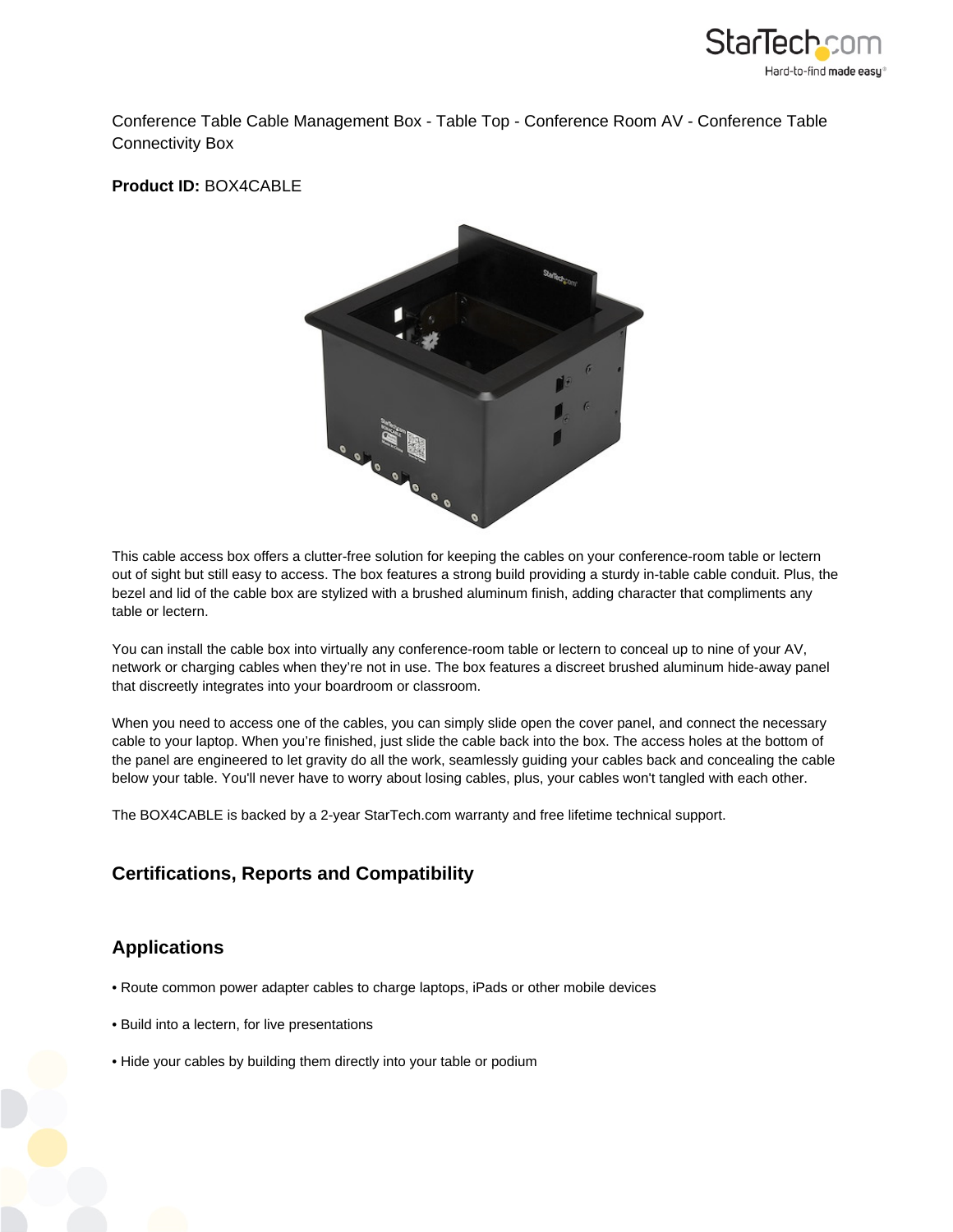

## **Features**

- Concealed table installation, hides your boardroom cable clutter
- Provides a convenient, clutter-free way to centralize your equipment cables in a boardroom table or lectern
- Sleek design with in-table installation
- Hideaway panel

| <b>Hardware</b>                               |                              |                                                                                                                                                                                                                 |
|-----------------------------------------------|------------------------------|-----------------------------------------------------------------------------------------------------------------------------------------------------------------------------------------------------------------|
|                                               | Warranty                     | 2 Years                                                                                                                                                                                                         |
|                                               | Audio                        | No                                                                                                                                                                                                              |
|                                               |                              |                                                                                                                                                                                                                 |
| <b>Special Notes /</b><br><b>Requirements</b> |                              |                                                                                                                                                                                                                 |
|                                               | <b>Note</b>                  | Cables with ferrites may impact cable maneuverability within the cable<br>hole. If ferrites are required, we recommend using cables with ferrites<br>that are positioned as close to the connector as possible. |
| <b>Environmental</b>                          |                              |                                                                                                                                                                                                                 |
|                                               | <b>Operating Temperature</b> | 15C to 35C (59F to 95F)                                                                                                                                                                                         |
|                                               | Storage Temperature          | 15C to 65C (59F to 149F)                                                                                                                                                                                        |
|                                               | Humidity                     | 10% ~ 70% RH                                                                                                                                                                                                    |
| <b>Physical</b><br><b>Characteristics</b>     |                              |                                                                                                                                                                                                                 |
|                                               | Color                        | <b>Black</b>                                                                                                                                                                                                    |
|                                               | Material                     | Steel and Aluminum                                                                                                                                                                                              |
|                                               | Product Length               | 5.8 in [14.7 cm]                                                                                                                                                                                                |
|                                               | <b>Product Width</b>         | 5.8 in [14.7 cm]                                                                                                                                                                                                |
|                                               | Product Height               | 3.6 in [91.0 mm]                                                                                                                                                                                                |
|                                               | Weight of Product            | 29.5 oz [836.0 g]                                                                                                                                                                                               |
| <b>Packaging</b><br><b>Information</b>        |                              |                                                                                                                                                                                                                 |
|                                               | Package Length               | 7.1 in [18.0 cm]                                                                                                                                                                                                |
|                                               | Package Width                | 7.1 in [18.0 cm]                                                                                                                                                                                                |